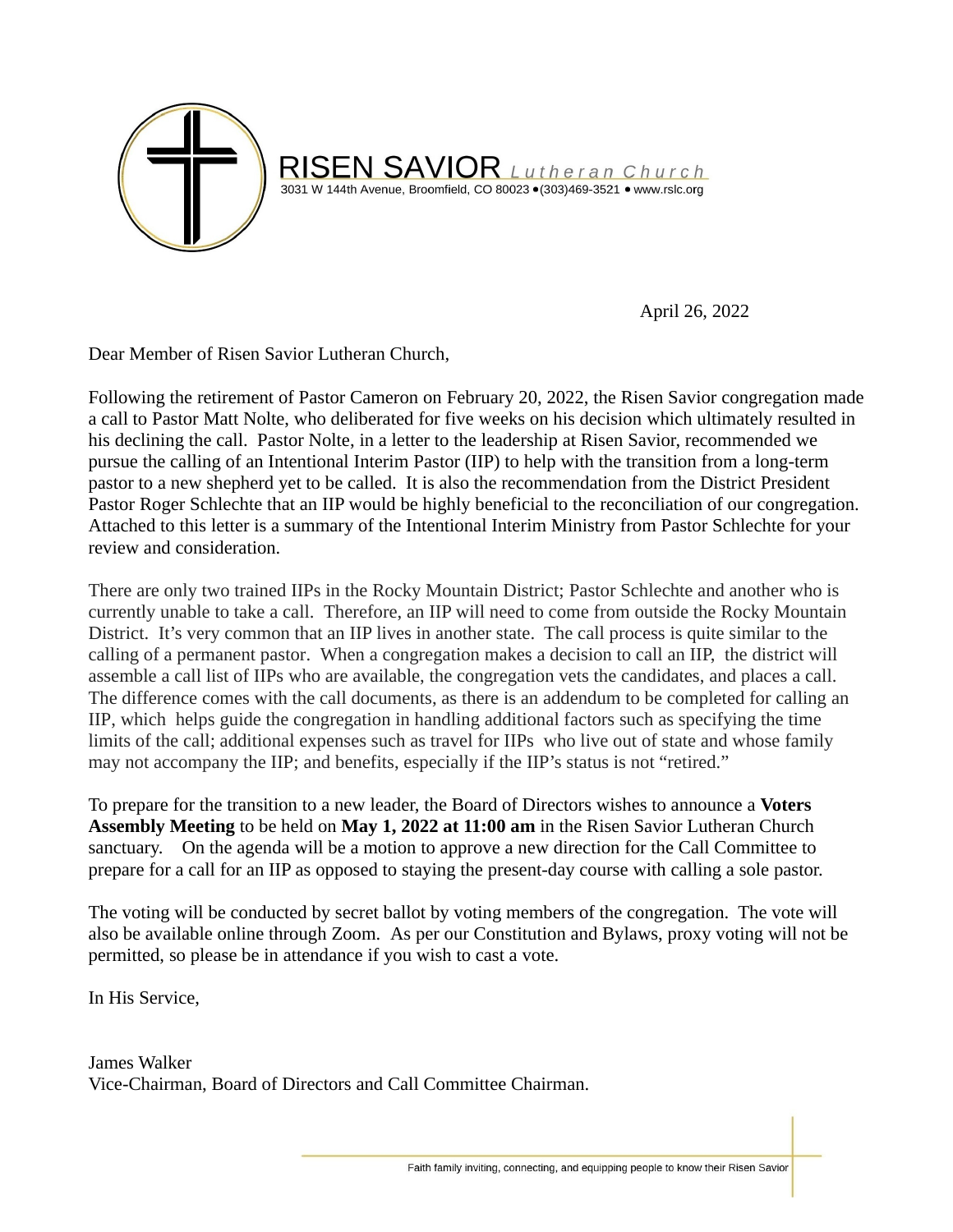## **Intentional Interim Ministry**

When a congregation's pastor takes a call out of the parish, retires, or resigns his ministry, the congregation's need for pastoral services continues until the next pastor is called and installed. We call this a period of time a "vacancy," meaning that there is no called pastor serving the congregation. In order to provide continued pastoral services for the members of the parish, it is most common that the congregation utilizes the services of a vacancy pastor, usually by means of a contract rather than a call.

Another option for a congregation is to call an Intentional Interim Pastor (IIP) to serve the congregation for a specified period of time, usually  $12 - 18$  months. What's different about utilizing an IIP, what's the value and what are the benefits? All good questions!

- I. Normal Factors When a Pastor Leaves a Congregation
	- Anxiety is high
	- Some are angry
	- Some are depressed
	- Some are relieved
	- Some disappear
	- Some change their pledges
	- Other?
- II. What Congregations Do When Their Pastor Leaves
	- Find a pulpit supply pastor
	- Quickly form a Call Committee
	- Obtain a Vacancy Pastor to maintain some normalcy
	- Call an IIP
- III. Reasons to Consider an Intentional Interim Pastor (IIP)
	- Following a long term pastor
	- After the sudden loss of a pastor
	- When there have been long term difficulties between people and pastor
	- When the pastor leaves behind a divided congregation
	- Conflicts may need to be addressed
	- Pastor dies, becomes disabled in office, or is removed from office
	- So that tension left in the congregation is not transferred to the next pastor
	- Next pastor may leave after a short pastorate affecting the congregation and the pastor's future ministry